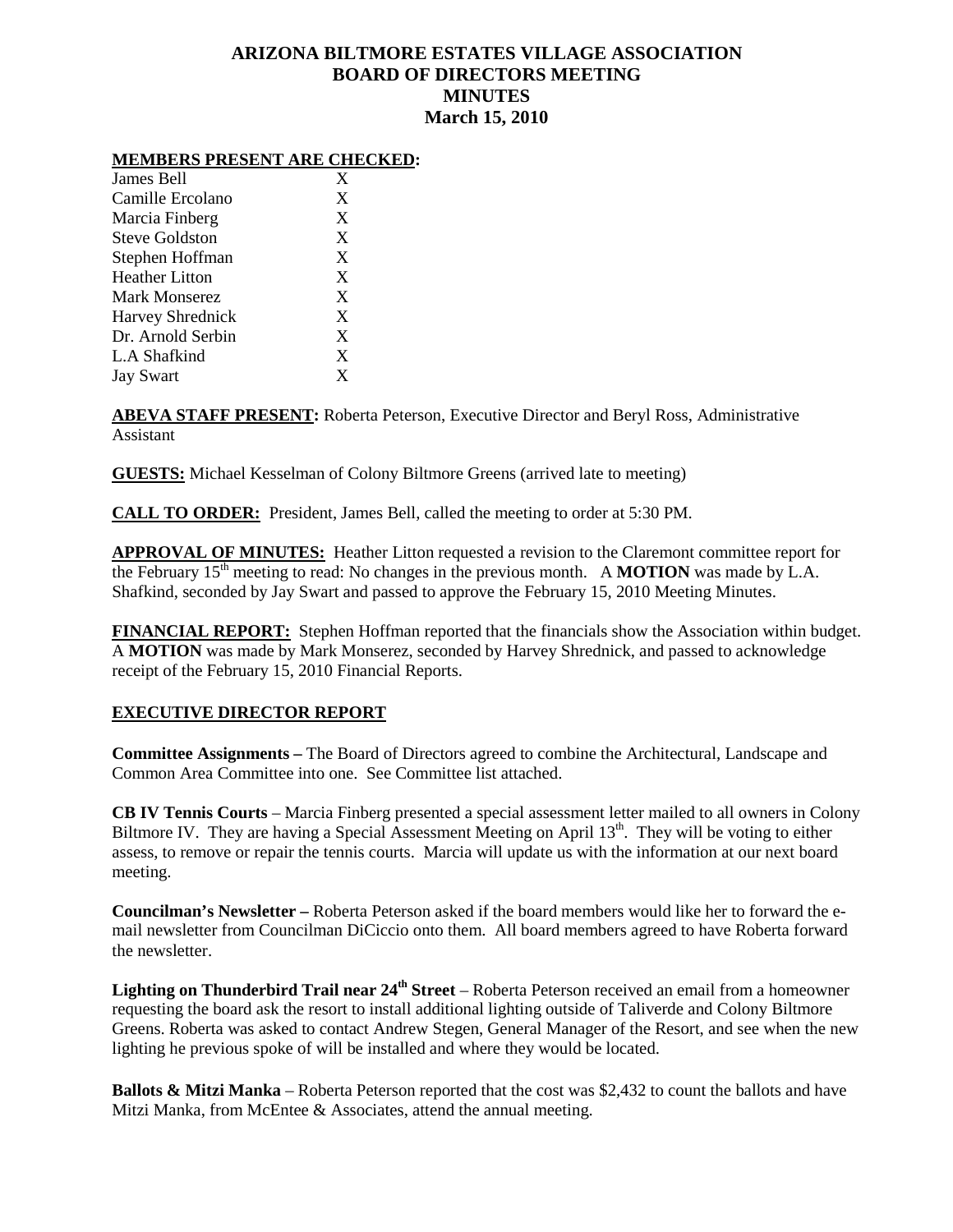## **COMMITTEE REPORTS**

**CEVPC** – Jay Swart reported that at the March 2<sup>nd</sup> meeting a request to build a Quick Trip on 44<sup>th</sup> St. and Palm Lane was reviewed. It was opposed 14-1 because among other items, the egress was into a neighborhood.

**Claremont Committee –** Heather Litton stated there was nothing new to report.

**Legal Committee** – James Bell and Mark Monserez meet with the 3 members of the Joint Maintenance Committee that serves the two associations north of Lincoln to discuss the gate built at the end of the underpass on the Grand Paseo. The Joint Maintenance committee was asked to take down two no trespassing signs on city property. This has been done.

A **MOTION** was made by Mark Monserez, seconded by L.A. Shafkind, and passed to send a Thank You letter and inquire if they have an annual date for locking the gate or giving us sixty days notice so we can notify our homeowners of the closing.

**Security Committee –** Jay Swart reported that the new Toyota Rav4 that was purchased at the end of February and is in service. The vinyl lettering will be placed on the vehicle within the next week. He also reported that he followed up after the annual meeting with both Charles Richardson and Steve Skarphol about security issues they discussed with him at that meeting.

Board members stated the desire to have a light placed on the top of the patrol car again. The Security Committee will review options for this.

**NEW BUSINESS** – Camille Ercolano expressed concern that all parties need to be made aware that ABEVA will not contribute any funds to the Biltmore Guard House/Greeter House or camera system. Steve Goldston made a **MOTION** to adopt a resolution which stated:

- 1. Because of the concerns to safety of our residents and guests due to the traffic issues which will arise upon the erection of the proposed guard house on Thunderbird Trail as set forth on the City of Phoenix project number 09-4462, the Board of Directors of ABEVA strongly opposes such construction; and, further,
- 2. Should such a guard house be built, the Board will expend no funds in support of its operation, including any camera operations, and further,
- 3. The Board strongly opposes the erection of any impediment to travel over Biltmore Estates Drive (commonly referred to as "the Loop Road" and will not financially support such devices or structure. **MOTION** failed 10-1.

A **MOTION** was made by Steve Goldston to send a letter to the two parties to the Agreement, Pyramid Group and BCIC, informing them that should such Guard House/Greeter House be built on Thunderbird Trail, the ABEVA Board will expend no funds nor accept any financial responsibility in support of its operation, including any camera operations. Letters are to be sent by Certified mail. Motion was seconded by Heather Litton and passed.

**ADJOURMENT -** A **MOTION** was made by L.A. Shafkind, which was seconded by Mark Monserez and passed to adjourn the meeting at 6:35p.m.

Respectfully submitted,

Beryl Ross, Recording Secretary

\_\_\_\_\_\_\_\_\_\_\_\_\_\_\_\_\_\_\_\_\_\_\_\_\_\_\_\_\_\_\_\_\_\_

\_\_\_\_\_\_\_\_\_\_\_\_\_\_\_\_\_\_\_\_\_\_\_\_\_\_\_\_\_\_\_\_\_\_